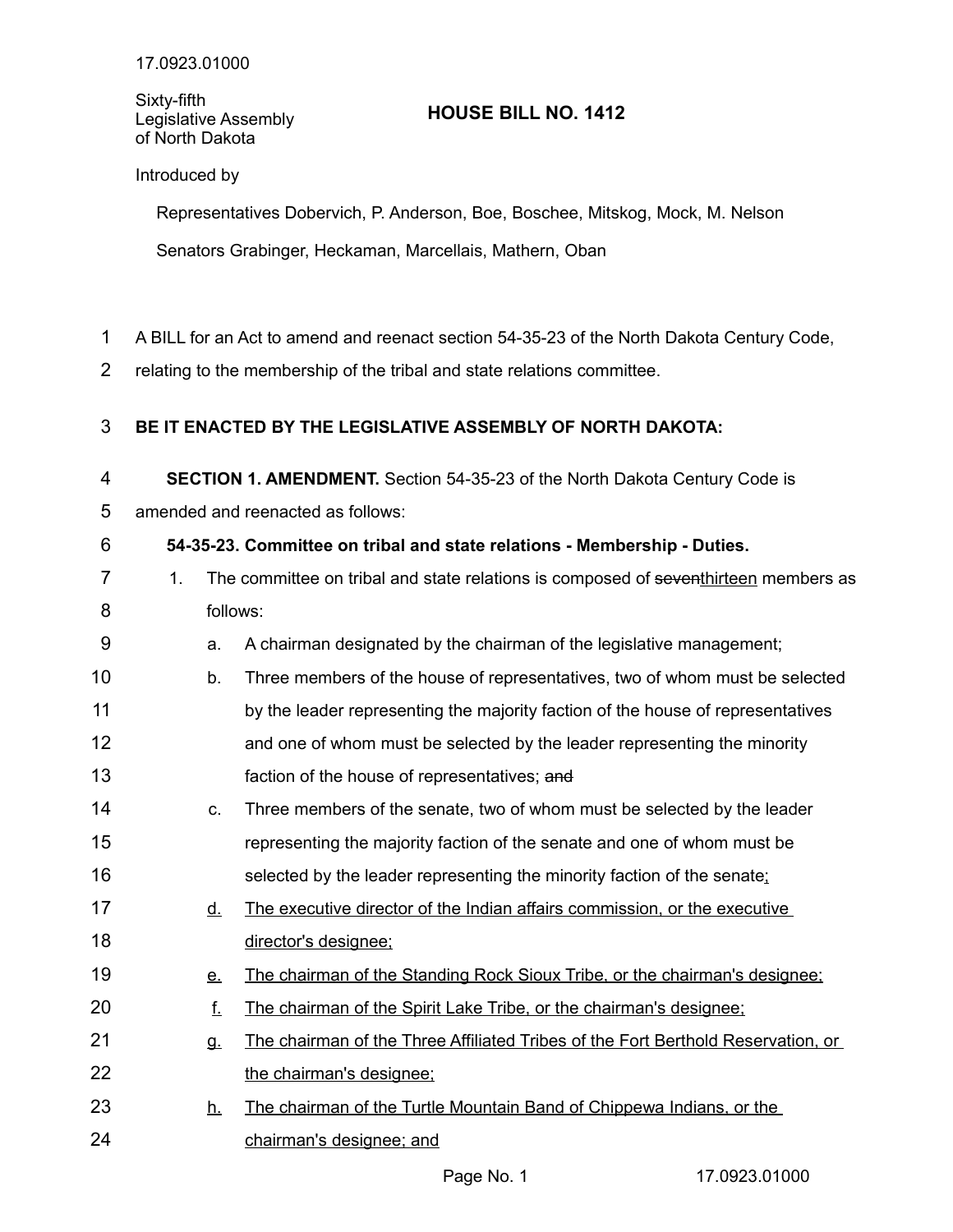Sixty-fifth

Legislative Assembly

|                  | Ţ.                         | The chairman of the Sisseton-Wahpeton Oyate of the Lake Traverse                       |
|------------------|----------------------------|----------------------------------------------------------------------------------------|
|                  |                            | Reservation, or the chairman's designee.                                               |
| 2.               |                            | A quorum of the committee on tribal and state relations is required to conduct         |
|                  |                            | business, but the committee may conduct a meeting with less than a quorum present.     |
|                  |                            | A quorum is a majority of the members of the committee. Any action taken requires a    |
|                  |                            | vote of the majority of the members present at the meeting.                            |
| 3 <sub>1</sub>   |                            | The committee shall meet at suchthose times and places as determined by the            |
|                  |                            | chairman. The legislative council shall provide staffing for the committee.            |
| 3.4.             |                            | The committee shall conduct joint meetings with the North Dakota tribal governments'   |
|                  |                            | task force to study tribal-state issues, including government-to-government relations, |
|                  |                            | human services, education, corrections, and issues related to the promotion of         |
|                  |                            | economic development. After the joint meetings have concluded, the The committee       |
|                  |                            | shall meet to prepare a report on its findings and recommendations, together with any  |
|                  |                            | legislation required to implement those recommendations, to the legislative            |
|                  | management.                |                                                                                        |
| 4.5.             |                            | The legislative members of the committee are entitled to compensation from the         |
|                  |                            | legislative council for attendance at committee meetings at the rate provided for      |
|                  |                            | members of the legislative assembly for attendance at interim committee meetings       |
|                  |                            | and are entitled to reimbursement for expenses incurred in attending the meetings in   |
|                  |                            | the amounts provided by law for other state officers.                                  |
| $\overline{5}$ . | $\mathbf{a}$ .             | The North Dakota tribal governments' task force is composed of six members as-         |
|                  | follows:                   |                                                                                        |
|                  | (4)                        | The executive director of the Indian affairs commission, or the executive-             |
|                  |                            | director's designee;                                                                   |
|                  | $\left( 2 \right)$         | The chairman of the Standing Rock Sioux Tribe, or the chairman's-                      |
|                  |                            | designee;                                                                              |
|                  |                            |                                                                                        |
|                  | $\left(\frac{3}{2}\right)$ | The chairman of the Spirit Lake Tribe, or the chairman's designee;                     |
|                  | (4)                        | The chairman of the Three Affiliated Tribes of the Fort Berthold Reservation.          |
|                  |                            | or the chairman's designee;                                                            |
|                  | $\left( 5 \right)$         | The chairman of the Turtle Mountain Band of Chippewa Indians, or the                   |
|                  |                            |                                                                                        |